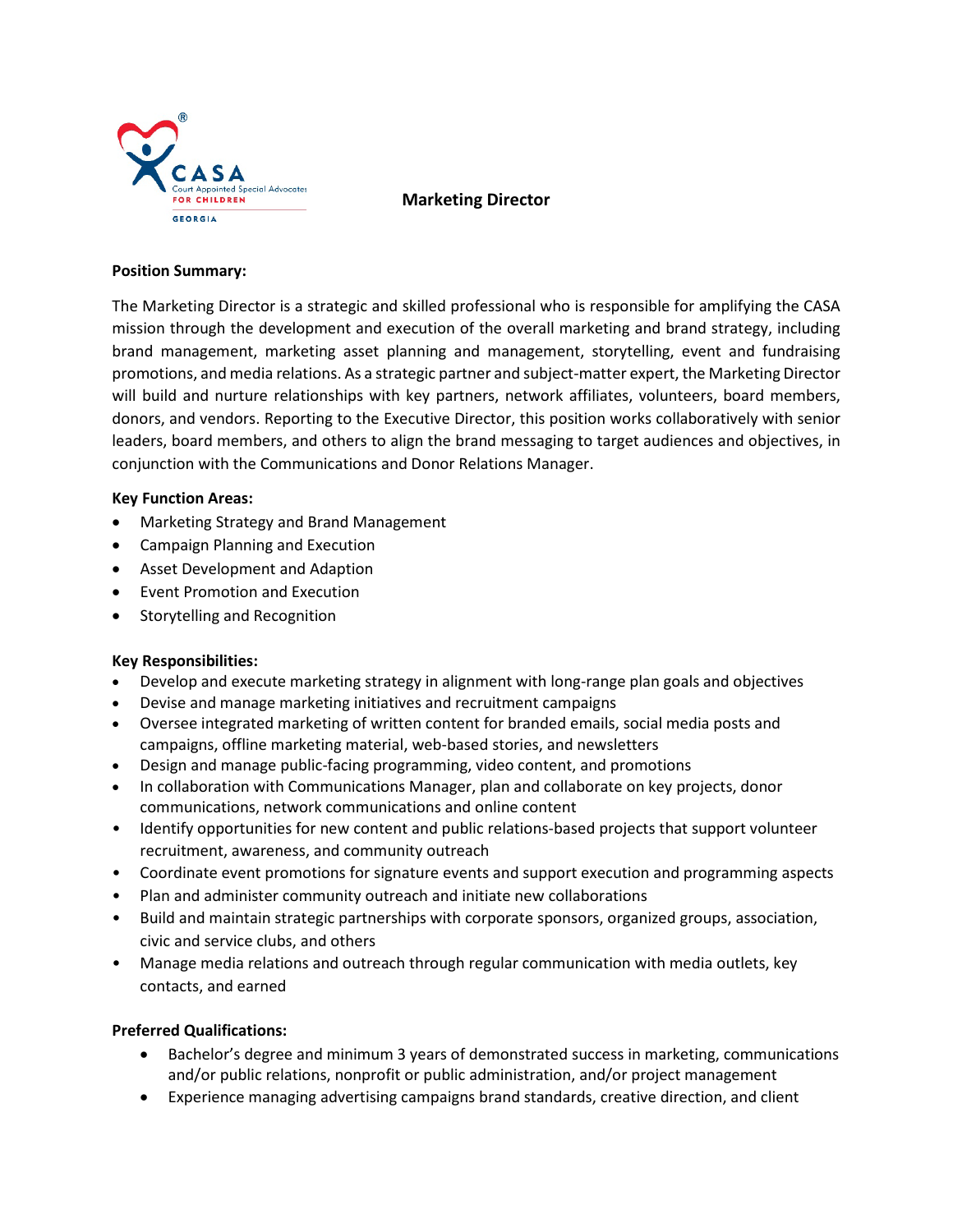relationships

- Familiarity and sensitivity to opportunities and challenges supporting an independent, affiliated network
- Support culturally responsive and inclusive practices and approach to communications and fundraising
- Ability to effectively influence both internal and external stakeholders
- Well organized and self-motivated
- Excellent computer skills and experience with Microsoft Office software, In-Design, Photoshop
- Experience in event management and storytelling with an eye for design

## **Additional Skills Sought:**

- Creative and graphic design drafting and editing
- Video direction and story boarding
- Coaching and supervisory experience
- Interest in learning and appreciating the richness and diversity of the state

#### **Travel:**

10 – 15% travel, mostly in-state, single-day trips based on availability with less frequent overnight, multiday visits, trips, or statewide meetings and events.

#### **Compensation:**

- Starting Salary \$72,000 \$75,000
- Benefits Competitive health, dental, vision, and retirement offerings

#### **Office Environment:**

- Mission-focused; affiliate and volunteer-centered
- Collaborative, supportive, and adaptive
- Compassionate, inclusive, and connected
- Hybrid-friendly
- Flexible

Georgia CASA is an equal opportunity employer and prohibits discrimination based on race, ethnicity, color, age, gender, gender *identity, gender expression, national origin, ancestry, citizenship, marital status, sex, sexual orientation, religious or political affiliation, physical ability, military status, genetic information or any other basis of harassment or discrimination under federal, state, or local law.*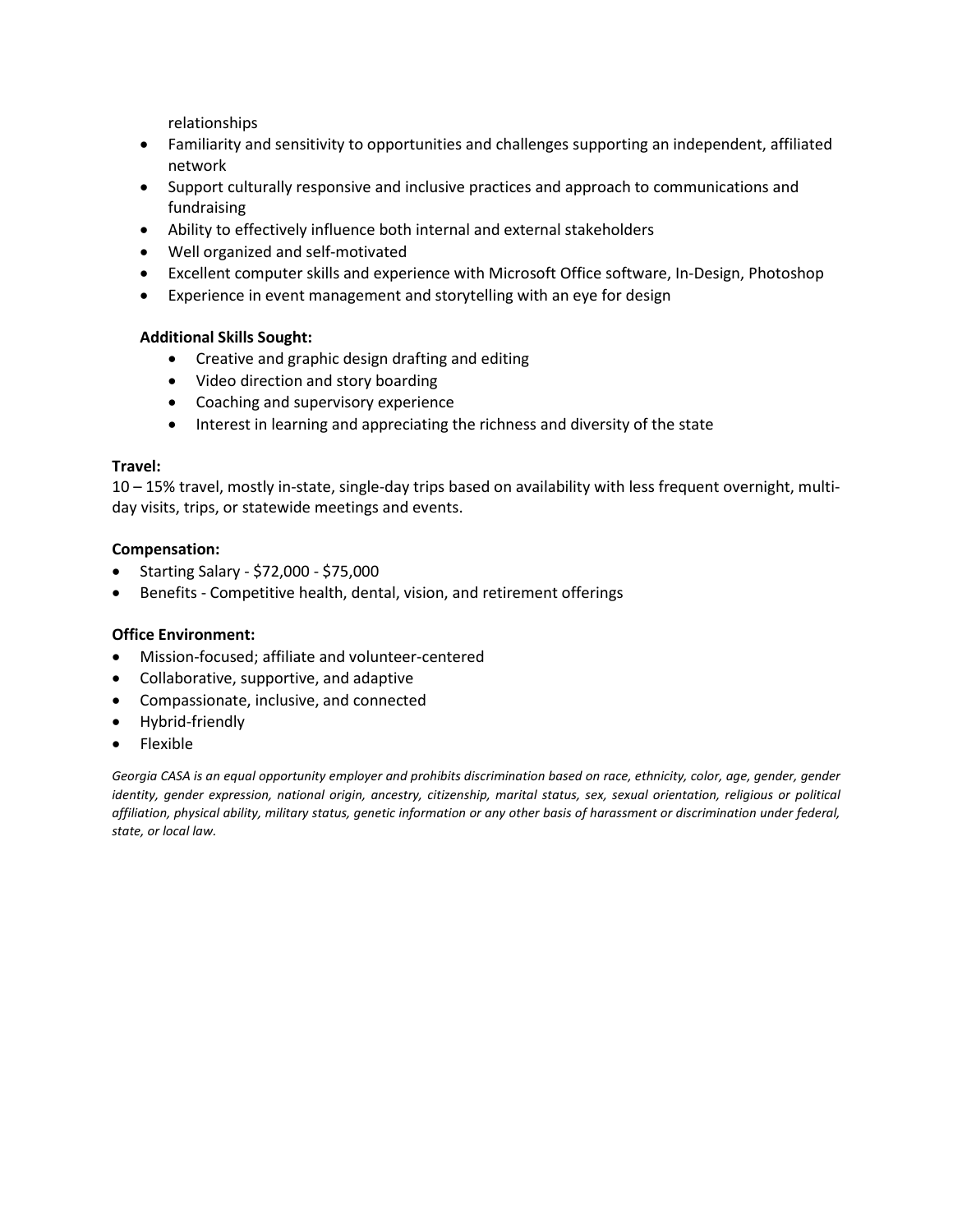# **Detailed Position Description**

# **Marketing Strategy**

- Development and execution of marketing strategy in alignment with the long-range plan
- Devise and manage marketing initiatives and recruitment campaigns
- Perform marketing research to better identify target audiences and needs
- Collect data to continually improve quality and effectiveness of marketing initiatives
- Provide consultation and acts as a resource for affiliate marketing and public relations initiatives
- Staff the Marketing Committee of the Georgia CASA Board

# **Brand Management, Design, and Resource Creation**

- Oversee integrated marketing of written content for branded emails, social media posts and campaigns, offline marketing material, web-based stories, and newsletters
- Design and manage public-facing programming, video content, and promotions
- In collaboration with Communications Manager, plan and collaborate on key projects, donor communications, network communications and online content
	- $\circ$  Creation and maintenance of a style guide and brand voice outline for all marketing, advertising, fundraising and recruitment activities
	- $\circ$  Coordinate graphic design and packaging of all published resources, tools, curricula, and reports.
	- $\circ$  Review content documents across all departments for relevancy, consistency, and brand compliance
	- $\circ$  Maintain consistent public image on related social outlets, giving and volunteer platforms, and charity rating clearinghouses
	- $\circ$  Review projects across the organization to ensure adherence to style guidelines, values, and accuracy.
- Identify opportunities for new content and public relations-based projects that support volunteer recruitment, awareness, and community outreach

# **Outreach, Recognition, Engagement and Relationship Management**

- Coordinate event promotions for signature events and support execution and programming aspects
- Plan and administer community outreach and initiate new collaborations
- Represent Georgia CASA at partner and public events geared towards increasing awareness and elevating the reputation
- Seek opportunities to recognize and share the stories and successes of individuals, affiliates, partners and supporters
- Build and maintain strategic partnerships with corporate sponsors, organized groups, association, civic and service clubs, and others

## **Media Relations and Crisis Communications**

- Manage media relations and outreach through regular communication with media outlets, key contacts, and earned
- Support and coach team and network in media training and preparation
- Assist with crisis and responsive communications and requests